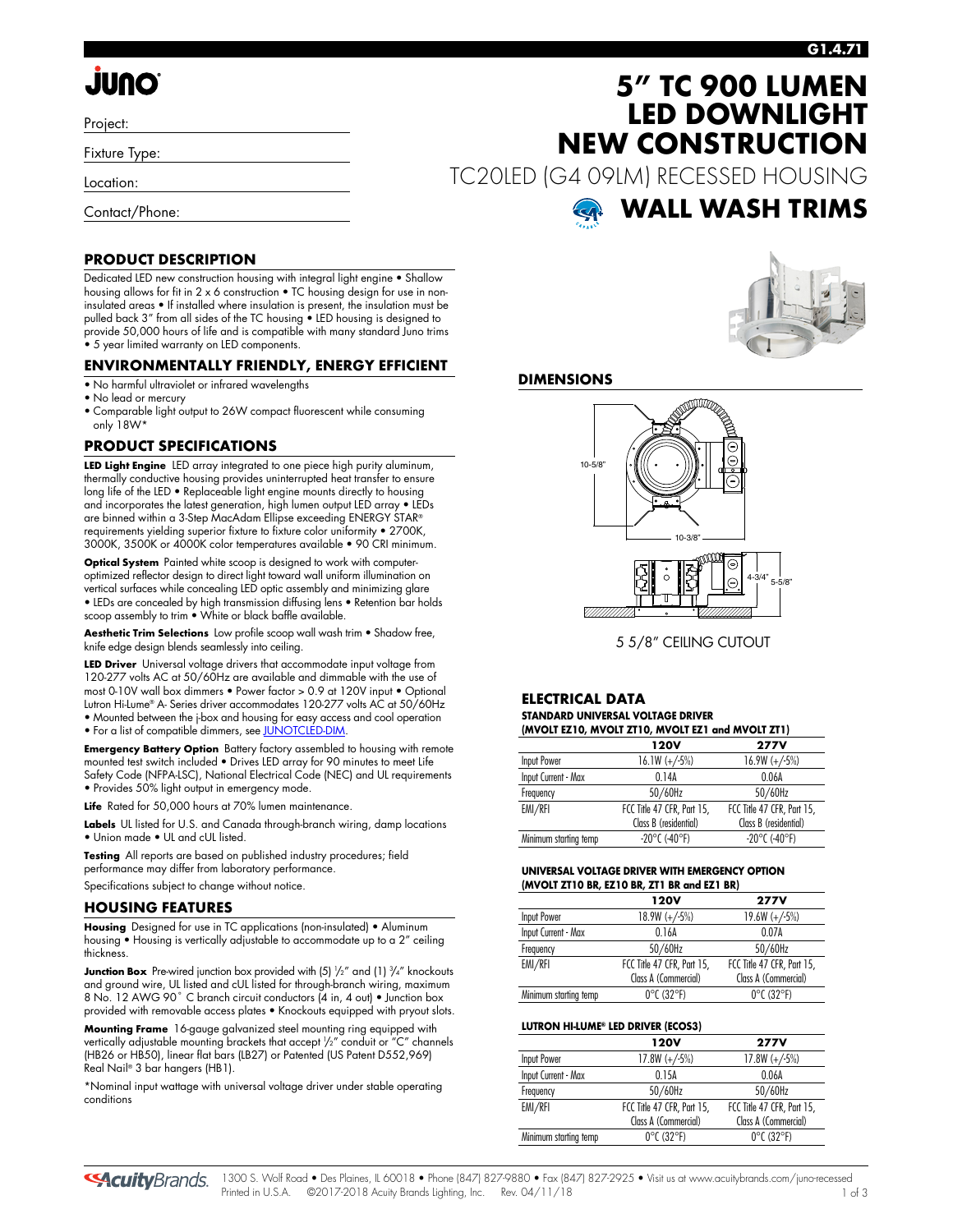# **5" TC 900 LUMEN LED DOWNLIGHT NEW CONSTRUCTION**

TC20LED (G4 09LM) RECESSED HOUSING

### **WALL WASH TRIMS**

A+ Capable options indicated by this color background

**ORDERING INFORMATION** Housing and trim can be ordered together or separate, but will always ship separately.

**Example:** TC20LED G4 09LM 27K 90CRI MVOLT ZT BR

| <b>Series</b><br><b>Generation</b> |                                 | Lumens |              | <b>Color Temperature</b> |                    | <b>CRI</b> |       | Voltage/Driver   |           |                                     |                                                                                                   |  |  |
|------------------------------------|---------------------------------|--------|--------------|--------------------------|--------------------|------------|-------|------------------|-----------|-------------------------------------|---------------------------------------------------------------------------------------------------|--|--|
| TC20LED                            | 5" LED Downlight Non-IC Housing | G4     | Generation 4 | 09LM                     | 900 Nominal Lumens | 27K        | 2700K | 90+ CRI<br>90CRI |           | MVOLT ZT10                          | Multi-Volt (120-277), 0-10V, 10% dim                                                              |  |  |
|                                    |                                 |        |              | <b>30K</b>               |                    | 3000K      |       |                  | MVOLT ZT1 | Multi-Volt (120-277), 0-10V, 1% dim |                                                                                                   |  |  |
|                                    |                                 |        |              |                          |                    | 35K        | 3500K |                  |           | <b>MVOLT EZ10</b>                   | Multi-Volt (120-277), eldoLED 0-10V, 10% dim                                                      |  |  |
|                                    |                                 |        |              |                          |                    | <b>40K</b> | 4000K |                  |           | <b>MVOLT EZ1</b>                    | Multi-Volt (120-277), eldoLED 0-10V, 1% dim                                                       |  |  |
|                                    |                                 |        |              |                          |                    |            |       |                  |           | <b>MVOLT ECOS3</b>                  | Multi-Volt (120-277), Lutron Hi-Lume A series 3 wire<br>fluorescent controls and Lutron Ecosystem |  |  |

|    | <b>Emergency Battery</b> | <b>Territory</b> |                |
|----|--------------------------|------------------|----------------|
| BR | <b>Emergency Battery</b> | CP               | Chicago Plenum |

Note: Chicago Plenum (CP) is not available with emergency option (BR) Note: Lutron driver (MVOLT ECOS3) is not available with emergency battery pack (BR)

#### **Trim/Description**



213G3 WWH 5" Wall Wash Scoop Trim - White Baffle, White Trim Ring **213G3 BWH** 5" Wall Wash Scoop Trim - Black Baffle, White Trim Ring

Trim Size: 6  $\frac{1}{4}$ " O.D. Note: In Canada, when insulation is present, Type IC fixtures must be used

#### **Accessories** (ordered separately)

| Two 13 1/2" - 25" Real Nail® 3 bar hangers |
|--------------------------------------------|
|                                            |
| Two 26" C-channel bar hangers              |
| Two 50" C-channel bar hangers              |
| Two 27" linear bar hangers                 |
|                                            |